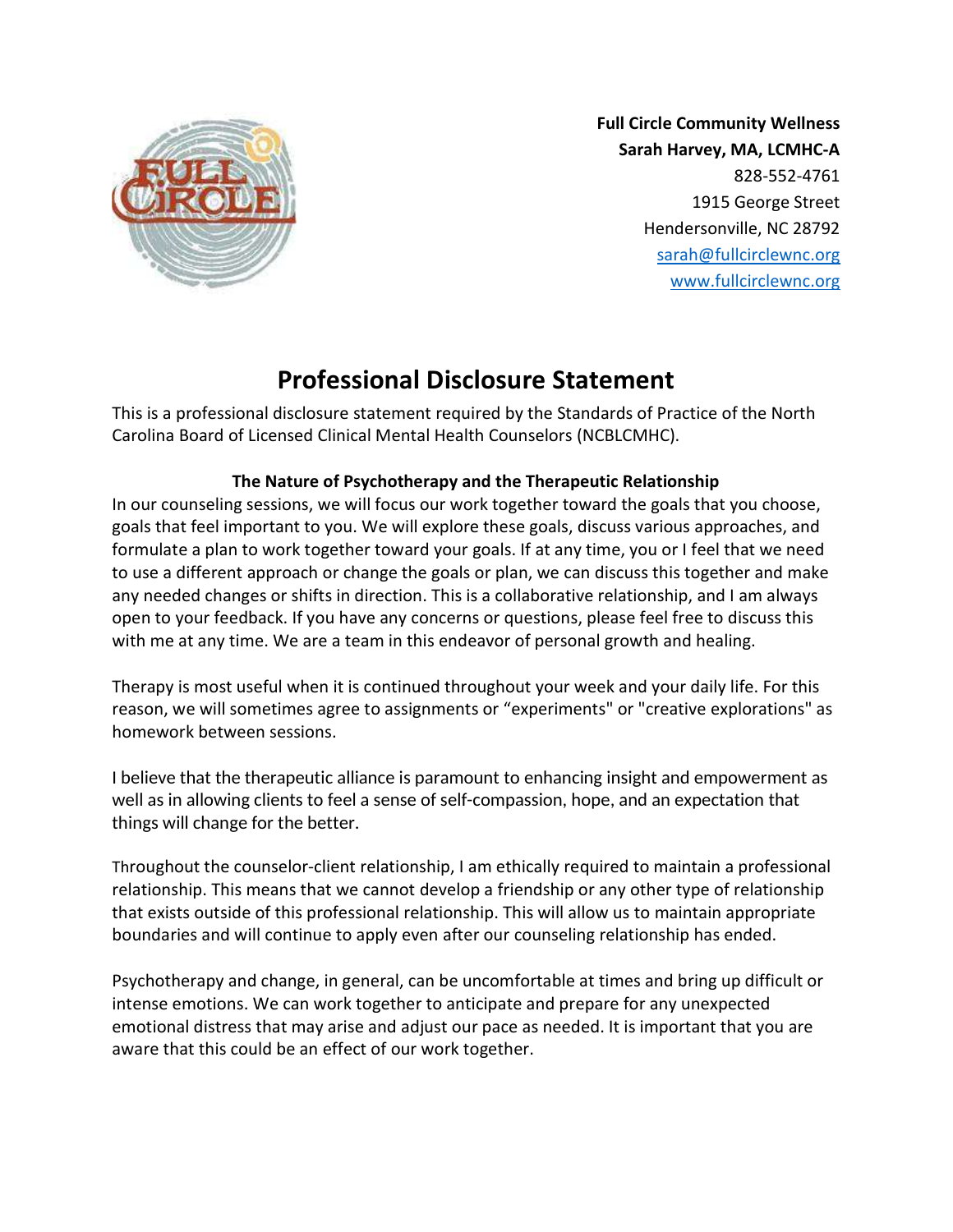If either of us feel that you would be better served working with another therapist or with a different type of therapy than I provide, we can discuss this possibility. If our collaboration comes to an end for any reason, we can talk about this together, and I will assist you in finding continuous support and meeting your therapeutic needs.

#### Background and Qualifications

I have been trained in psychotherapy and received a Master of Arts degree in Clinical and Mental Health Counseling in December 2020 after studying at CACREP accredited Lenoir-Rhyne University of Asheville, NC for three years. I received a Bachelor of Arts degree in Psychology from SUNY New Paltz. I am currently a Licensed Clinical Mental Health Counselor Associate (LCHMC-A) and a National Certified Counselor (NCC). As an LCMHC-A, I will be under the supervision of Matt Snyder, LCMHCS, PsyD, the co-director of Full Circle Community Wellness, who can be contacted at matt@fullcirclewnc.org or 828-290-9602. I am an active member of the American Counseling Association. In addition, before my work in mental health, my professional training included certifications and experience as a transformational life coach, homeopathic practitioner, children's creative arts teacher, and dance fitness/movement instructor. Throughout my life, I have been involved in the arts and consider creativity to be a source of resiliency and healing.

Throughout my career and in my yearlong clinical internship at RHA Child and Family in Asheville, I have gained 11 years of experience working with children, adolescents, and families. In my clinical work, I am passionate about understanding the effects of trauma and stress on the developing brain, nervous system, and body. I emphasize the use of creativity and play in my sessions with children and teens to encourage emotional expression, facilitate gentle processing of difficult or traumatic memories, and enhance a child's sense of safety, resiliency, and empowerment.

I operate from a Person-Centered and trauma-informed perspective, while integrating Expressive Arts Therapy and Play Therapy. Person-Centered therapy focuses on creating a safe environment where clients can express themselves freely, processing emotions and experiences in the context of the therapeutic relationship (as well as creative and playful activities such as drawing, painting, puzzles, legos, improvisation, dance, and movement). In my work with families, I utilize Satir's family systems theory and attachment theory to encourage relational repair, facilitate communication skills, and enhance problem-solving and collaboration throughout the family.

In addition, I greatly enjoy working with clients in the LGBTQA+ community and aim to provide an inclusive and welcoming space for clients of all cultures and backgrounds.

I have counseling experience in challenges such as trauma, PTSD, attachment difficulties, anxiety, panic attacks, school avoidance/refusal, social struggles, bullying, grief, depression, anger management, ADD, ADHD, and stressors related to COVID.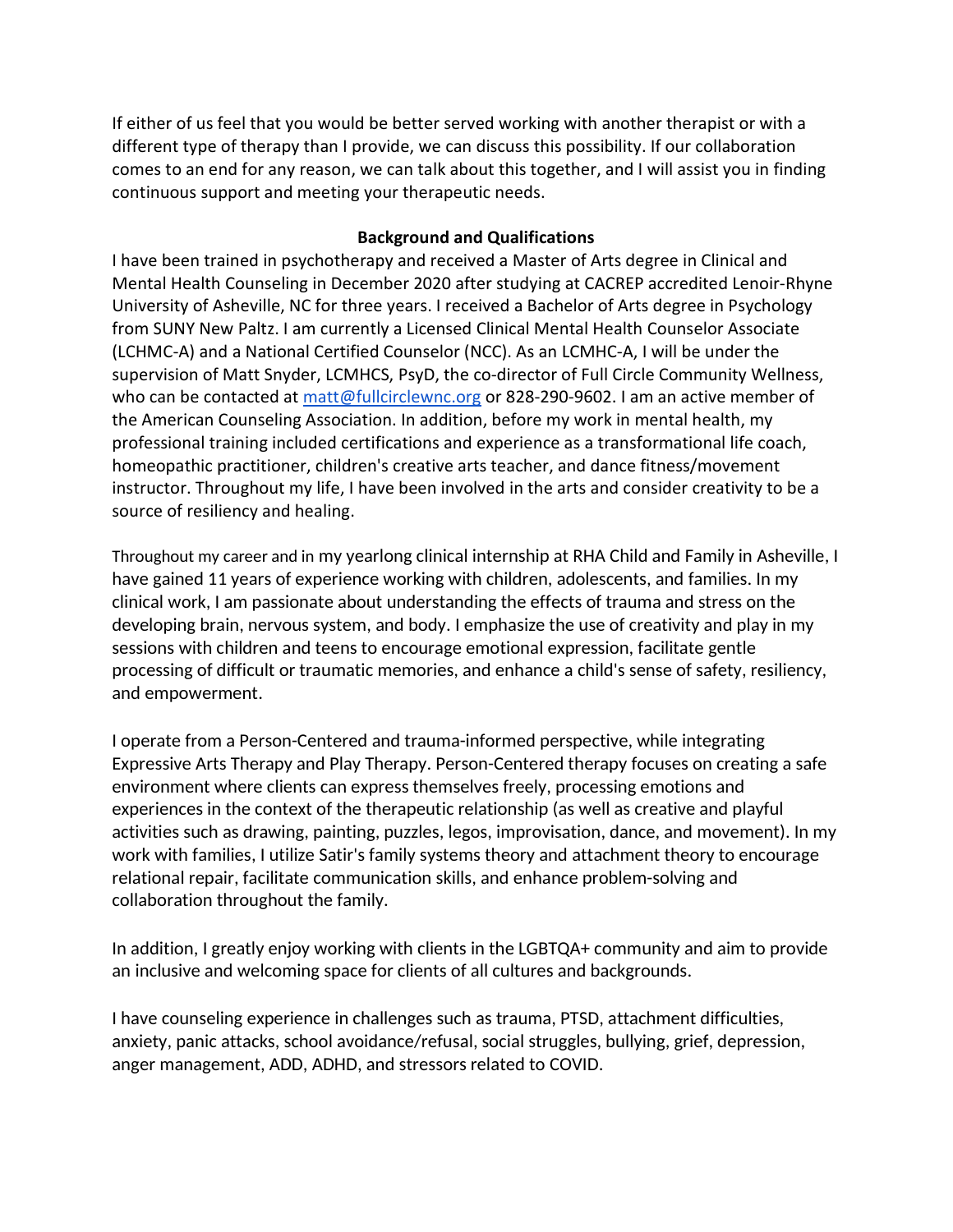In terms of family counseling, I have experience working with families who are navigating challenges such as divorce, re-marriage, co-parenting, blending families, moves, and transitions that may be due to COVID (financial stressors, online schooling struggles, loss of routines).

While my therapeutic orientation is primarily Humanistic, Person-Centered, and creative in nature, my approach is also integrative, with the freedom to use an array of tools from my therapeutic tool bag in order to best serve my clients. I endeavor to, at all times be trustworthy, real, and genuine. I often employ the use of mindfulness techniques to help clients gain coping skills and expand inner resources. In addition, I utilize techniques from Cognitive Behavioral Therapy, Acceptance and Commitment Therapy, Solution-Focused Therapy, mindfulness, and Narrative Therapy. In addition, I use deep empathy, unconditional positive regard and some limited self-disclosure. I am always on the look-out for new, creative, and evidence-supported techniques for further helping clients to develop into what they are born to be: fully functioning individuals with deeper understanding, capable of dealing with life's challenges and creating happy, profoundly rewarding lives for themselves. I am here to support you in all stages of this journey compassionately.

### Length of Sessions, Scheduling and Fees

My individual sessions are 50 minutes to an hour long. For families, sessions can vary from an hour and a half to two hours. You can text, call, or email to schedule an appointment. Rates for individual therapy are \$100 per session and \$50 for each additional half hour for family sessions. I accept payments of cash, check, or credit card. I will be an in-network provider with Blue Cross/Blue Shield of NC. Co-payment is due at the time of session, and I will file for reimbursement coverage. Many networks provide at least some out-of-network coverage, and I will assist you in obtaining the maximum out-of-network coverage possible if you choose this option. I ask for your partnership in providing timely and accurate information about your insurance benefits and completing any paperwork necessary.

I will also be accepting a sliding fee scale ranging from \$75 to \$100 per hour for private pay clients. We will discuss and agree upon a fee during or prior to the first session. The sliding scale amount we have agreed upon for your session(s) is/are

Missed Appointments: If you wish to reschedule an appointment, please contact me at least 24 hours before the appointment to enable me to attempt to fill the slot. If you are unable to, it will be treated as a missed session. Per Full Circle's missed appointment policy, if there is a missed session/ late cancellation, half of the fee will be charged to the client.

#### Use of Diagnosis

Some health insurance companies will reimburse clients for counseling services and some will not. In addition, most will require a diagnosis of a mental-health condition and indicate that you must have an "illness" before they will agree to reimburse you. Some conditions for which people seek counseling do not qualify for reimbursement. If a qualifying diagnosis is appropriate in your case, I will inform you of the diagnosis before we submit the diagnosis to the health insurance company. Any diagnosis made will become part of your permanent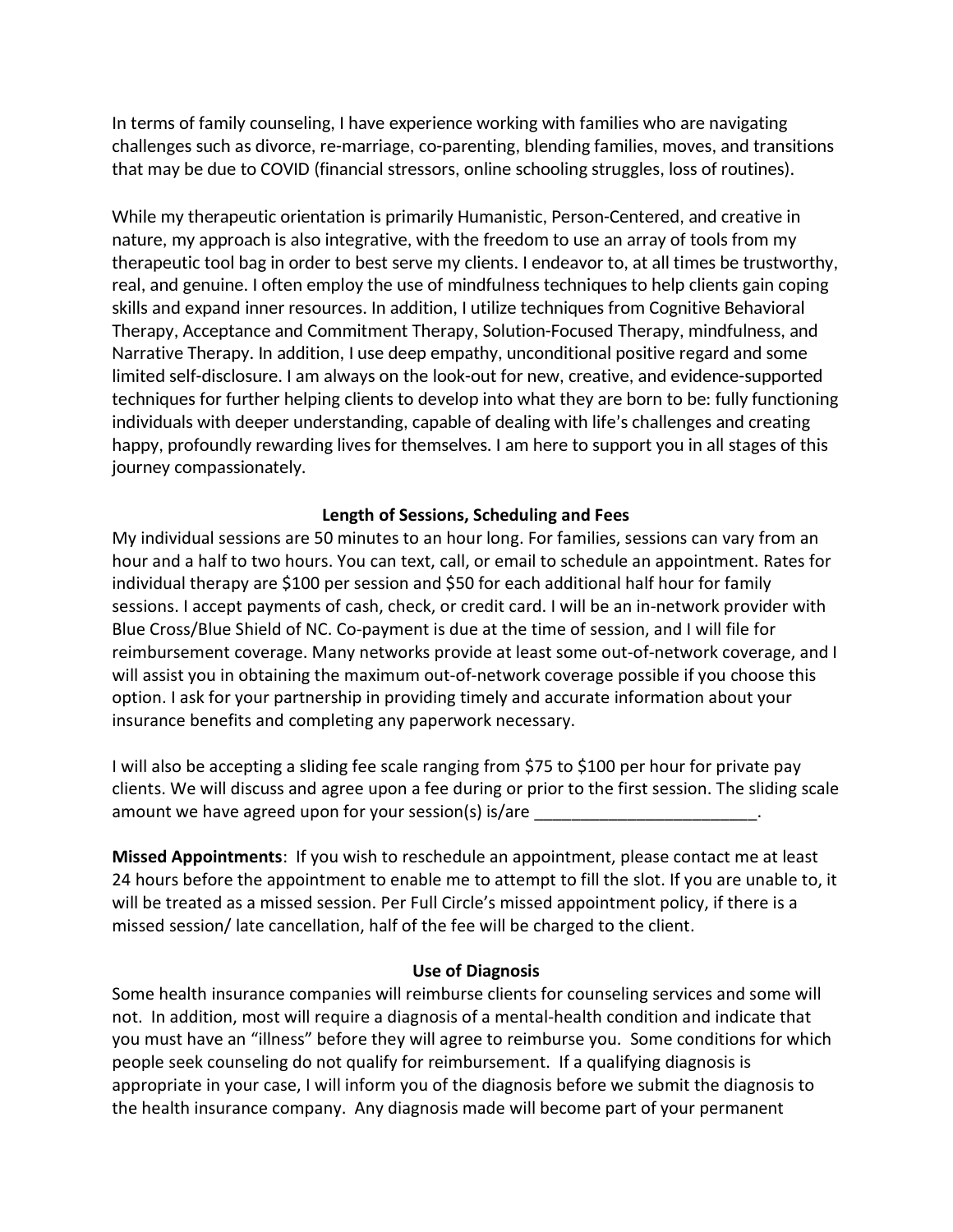insurance records and this is something we can talk about together. I use diagnoses in a limited way for educational, treatment, and billing purposes. I use the DSM-5 to explore diagnostic options and criteria and will discuss my suggestions and opinions with you.

## **Confidentiality**

Our work together is protected by law and ethical codes which require the protection of information you share with me in session. All of our communication becomes part of the clinical record, which is accessible to you upon request. You may ask me to speak to anyone you wish, and I will need a signed release of information from you to do so. General information necessary for referrals may be shared with other providers at your request. In the event that I am unable to continue functioning as a counselor, your records will be kept confidential and will be able to be accessed by you for five years. In addition, by law, I am obligated to release confidentiality in any of the following circumstances:

- You report involvement in abuse, neglect or exploitation of a child, elderly, or disabled person.
- You report an illegal relationship with a mental health professional. I am obligated to then file a complaint with the state and will keep you confidential in the complaint.
- You bring a negligence suit against me.
- I am ordered by a court of law.
- You become a threat to the safety of yourself of someone else.

## Emergency Support

If you are experiencing a mental health emergency, you have three options for assistance: 1. Call 911

2. Go to the nearest Emergency Room. Asheville: Mission Hospital. Hendersonville: Pardee or Park Ridge Hospitals.

3. Call the Western Highlands Access and Crisis Number which is operational 24 hrs a day/ 7 days a week. For Buncombe, Henderson and Polk Counties, call 828.225.2800 Mon-Fri 8:30 Am to 5 PM and 1- 800-951-3792 after that.

## **Complaints**

Although clients are encouraged to discuss any concerns with me, you may file a complaint against me with the organization below should you feel I am in violation of any of these codes of ethics. I abide by the ACA Code of Ethics (http://www.counseling.org/Resources/aca-codeof-ethics.pdf).

North Carolina Board of Licensed Clinical Mental Health Counselors

P.O. Box 77819 Greensboro, NC 27417 Phone: 844-622-3572 or 336-217-6007 Fax: 336-217-9450 E-mail: Complaints@ncblcmhc.org

Consent to Treatment